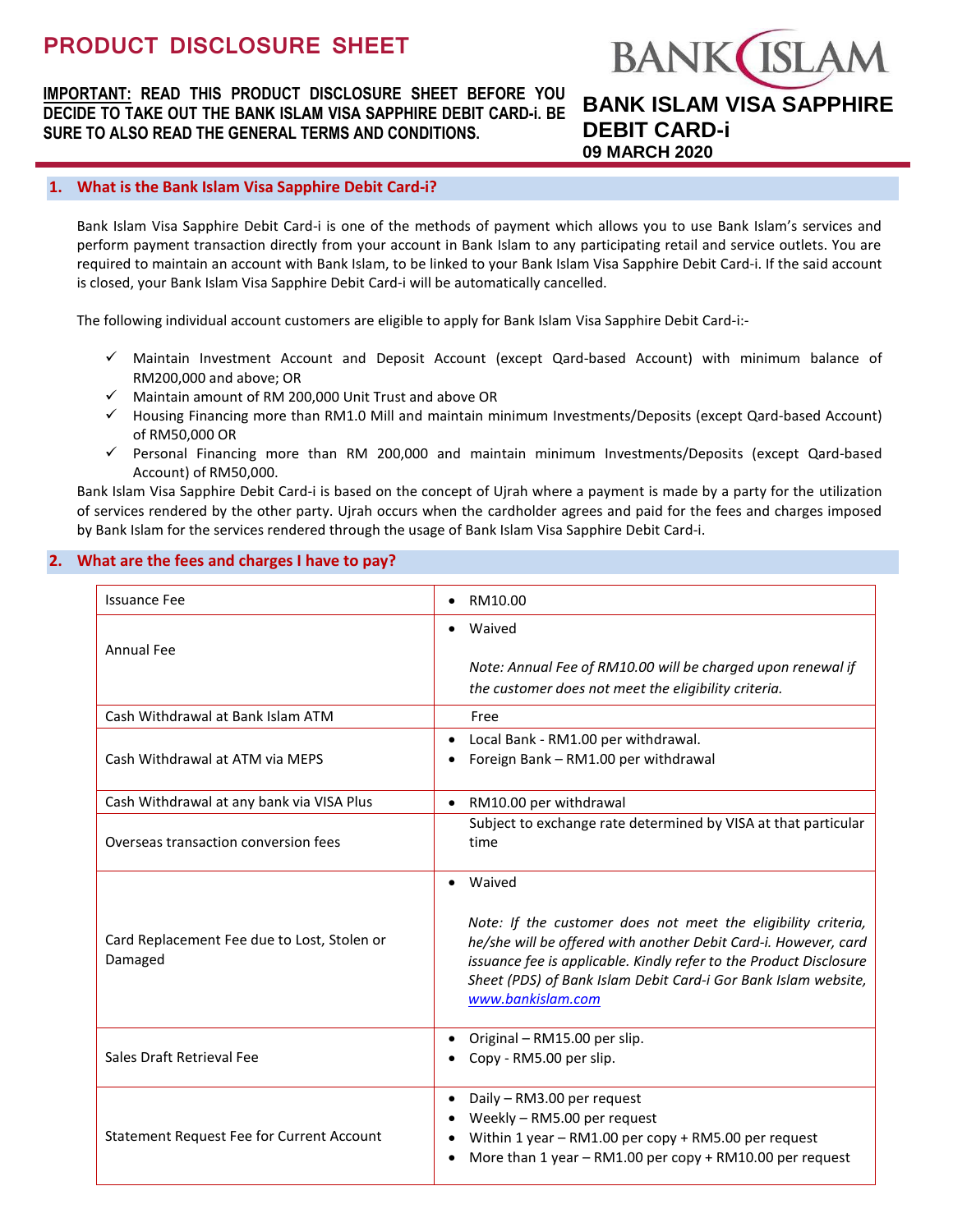| Balance Enquiry at Bank Islam ATM and via MEPS | Free                                                        |
|------------------------------------------------|-------------------------------------------------------------|
| Tabung Haji Transaction at Bank Islam ATM      | RM1.00 per withdrawal transaction                           |
|                                                | RM1.00 per cash deposit transaction                         |
| <b>SSPN-i Transaction at Bank Islam</b>        | • Free for account balance inquiry                          |
|                                                | Free for every deposit to SSPN-i account transaction        |
|                                                | RM0.50 per fund transfer from/to SSPN-i account transaction |
|                                                | RM0.50 per withdrawal from SSPN-i account transaction       |
|                                                |                                                             |

#### **3. What are the key terms and conditions?**

#### **Pre-authorization for payment using Bank Islam Visa Sapphire Debit Card-i**

When you are using your Bank Islam Visa Sapphire Debit Card-i at self-service pump (automated fuel dispenser), the preauthorization amount of RM200 will be temporarily held from your deposit account. The exact transaction amount will be charged and any extra held amount (if any) will be returned into the same account within 3 working days from the transaction date. However, the pre-authorization is not applicable when you are paying using your Bank Islam Visa Sapphire Debit Card-i at the counter.

#### **Minimum Balance**

You need to maintain minimum balance in your account for the purpose of debiting Annual Fee. The minimum balance may differ according to the type of account linked to the Bank Islam Visa Sapphire Debit Card-i. Kindly refer to Bank Islam website at [www.bankislam.com](http://www.bankislam.com/) for more information on the respective account's minimum balance requirement.

#### **Retail Transaction**

The retail transaction for Bank Islam Visa Sapphire Debit Card-i is limited to 20 transactions subject to a maximum of RM2,000.00 per day. Any changes to this limit will be effected by Bank Islam upon receipt of instruction from the Cardholder.

#### **Contactless (payWave) transaction**

The "wave" function of Bank Islam Visa Sapphire Debit Card-i (transaction with no signature is required) can be used at participating merchants with "wave" acceptance terminal for up to a maximum RM250 per transaction or RM2,000 per day. Any purchase of more than RM250 per transaction will require PIN. You may request to disable, enable, and manage your daily cumulative contactless transaction limit by visiting our nearest branch or call our Contact Centre at +603 26 900 900.

#### **Overseas and Card-Not-Present (CNP) Transaction**

Bank Islam Visa Sapphire Debit Card-i provides you with the convenience to perform retail transactions including overseas and CNP transactions as our card comes with high safety security feature through the application of "3D secured" which require One-Time-Password (OTP) verification. However, there are certain merchants of overseas and CNP transactions that do not equipped with high safety security features. You are required to decide whether to agree and participate in overseas and CNP transactions or not upon card issuance. If you have already agreed to participate before and would like to change your decision, you may visit our nearest branch or call our Contact Centre at +603 26 900 900.

**Note**: VISA payWave is contactless payment using VISA payWave platform for any retail purchases at any participating retail and service outlets. Bank Islam Visa Sapphire Debit Card-i with VISA payWave function will carry the Contactless logo.

# **4. What are my obligations?**

As a cardholder, you are required to:-

- a) Abide by the terms and conditions for the use of Bank Islam Debit Card-i
- b) Take reasonable steps to keep the Bank Islam Visa Sapphire Debit Card-i and PIN secure at all times, including at the place of residence. These include not:
	- i. disclosing the Bank Islam Visa Sapphire Debit Card-i details or PIN to any other person;
	- ii. writing down / recording the PIN on the Bank Islam Visa Sapphire Debit Card-i , or on anything kept in close proximity with the card;
	- iii. using a PIN selected from your birth date, identity card, passport, driving license or contact numbers; and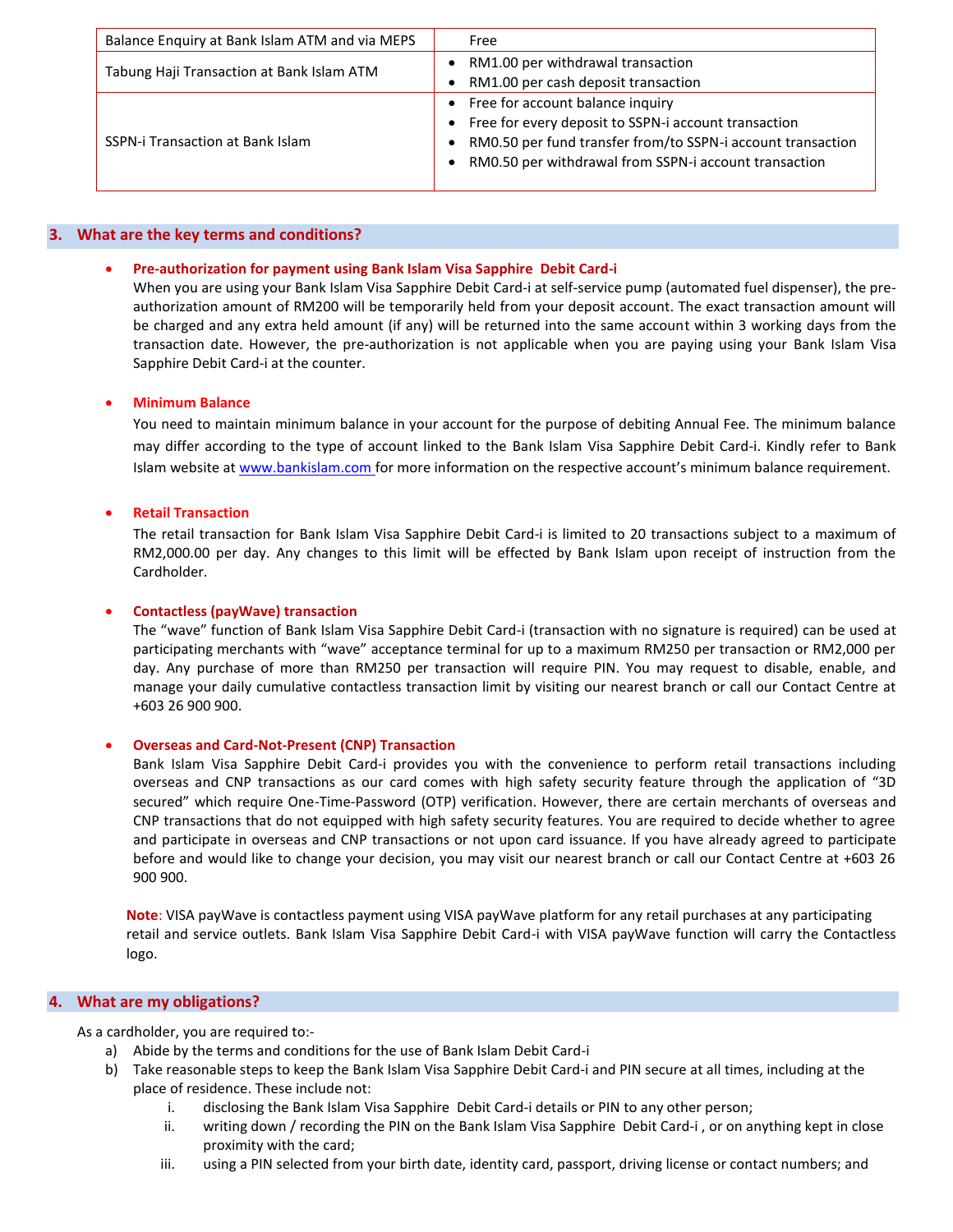- iv. allowing any other person to use the Bank Islam Visa Sapphire Debit Card-i and PIN.
- v. leaving the Bank Islam Visa Sapphire Debit Card-i or an item containing the debit card-i unattended, in places visible and accessible to others
- c) Notify the bank as soon as reasonably practicable after having discovered that the Bank Islam Visa Sapphire Debit Card-i is lost, stolen, an unauthorized transaction had occurred or the PIN may have been compromised;
- d) Notify the bank immediately upon receiving short message service (SMS) transaction alert if the transaction was unauthorized;
- e) Notify the bank immediately on any change in your contact number;
- f) Use the Bank Islam Visa Sapphire Debit Card-i responsibly, including not using the Bank Islam Visa Sapphire Debit Card-i for unlawful activity; and
- g) Check the account statement and report any discrepancy without undue delay.

# **5. What if I fail to fulfill my obligations?**

- a) You will liable on card-present unauthorized transactions which require PIN verification if you have:
	- i. acted fraudulently;
	- ii. delayed in notifying the bank as soon as reasonably practicable after having discovered the loss or unauthorised use of the Bank Islam Visa Sapphire Debit Card-i;
	- iii. voluntarily disclosed the PIN to another person; or
	- iv. recorded the PIN on the Bank Islam Visa Sapphire Debit Card-i or on anything kept in close proximity with the card
- b) You will liable on card-present unauthorized transactions which require signature verification or the use of contactless card if you have:
	- i. acted fraudulently;
	- ii. delayed in notifying the bank as soon as reasonably practicable after having discovered the loss or unauthorised use of the Bank Islam Visa Sapphire Debit Card-i;
	- iii. left the Bank Islam Visa Sapphire Debit Card-i or an item containing the card unattended in places visible and accessible to others; or
	- iv. voluntarily allowed another person to use the Bank Islam Visa Sapphire Debit Card-i.

### **6. What are the major risks?**

Your Bank Islam Visa Sapphire Debit Card-i may be lost, stolen or misused. Please call the Bank at +603 26 900 900 **IMMEDIATELY**  after having found your Bank Islam Visa Sapphire Debit Card-i is lost or stolen.

# **7. What do I need to do if there are changes to my contact details?**

It is important for you to inform the Bank on any change in your contact details to ensure that all correspondences and transaction alerts reach you in a timely manner. You may call our Contact Centre at +603 26 900 900 or update the information at any of our branches near you.

# **8. Where can I get further information?**

If you have any enquiries, please contact us at:

Contact Centre & Customer Care Bank Islam Malaysia Berhad Level 17, Menara Bank Islam No 22, Jalan Perak, 50450 Kuala Lumpur Tel: 03-2690 0900 Fax: 03-2782 1337 Email[: contactcenter@bankislam.com.my](mailto:contactcenter@bankislam.com.my) or [customercare@bankislam.com.my](mailto:customercare@bankislam.com.my)

If your query or complaints is not satisfactorily resolved by us, you may contact Bank Negara Malaysia LINK or TELELINK at:

Block D, Bank Negara Malaysia, Jalan Dato' Onn, 50480 Kuala Lumpur. Tel: 1-300-88-5465 Fax: 03-2174 1515 Email[: bnmtelelink@bnm.gov.my](mailto:bnmtelelink@bnm.gov.my)